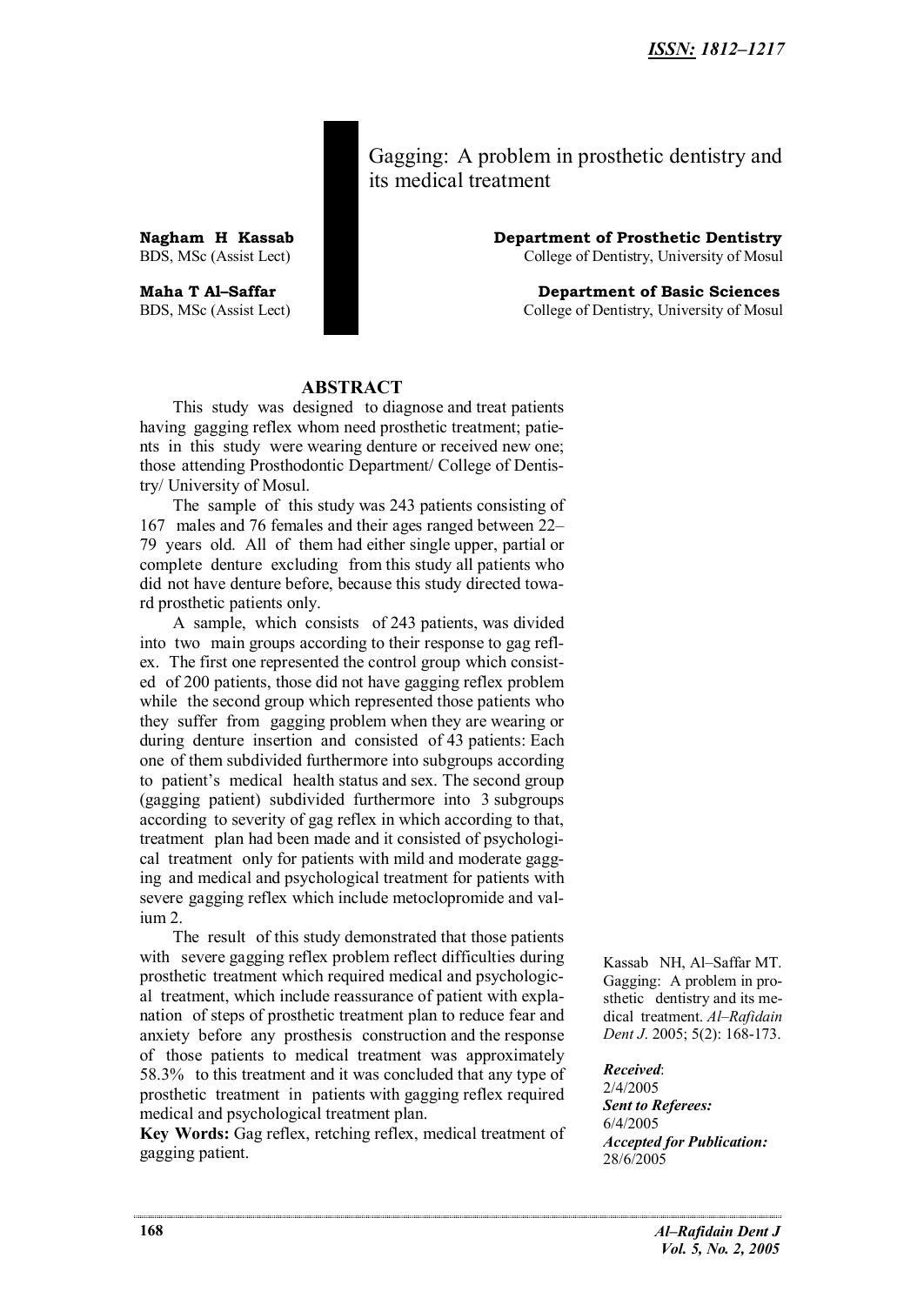# **INTRODUCTION**

The patients who develop gagging problem with dentures are frequently difficu-It to be treated.<sup>(1)</sup> Gagging is an involuntary contraction of the muscles of the soft palate or pharynx which results in retch $ing<sub>x</sub><sup>(2)</sup>$  and it is mediated by mechanoreceptors in superior laryngeal nerve which project to nucleus tracus solitarius.<sup> $(2, 3)$ </sup> It is an adaptive vital mechanism controlled primarily by the parasympathetic division of autonomic nervous system, although the tactile stimulation of the sensory receptors of the soft palate is the most obvious mean by which the reflex can be elicited, gustatory, olfactory, visual congitive stimuli may also elicit the reflex either as unconditioned or conditioned stimuli. $(1, 4)$  Some patients have a hypertensive gagging reflex evident prior to and during denture construction. The insertion or removal of complete denture may elicit gagging, however occasionally a patient develops gagging problem after denture insertion. $<sup>(1)</sup>$ </sup>

Gag reflex that is hyperactive for whatever reason is not uncommon and present a problem for dentists, particularly when it is necessary to make impressions or fit prosthesis.<sup> $(5, 6)$ </sup> It is a serious problem because failure to overcome the hyperactive reflex may leave the patient permanently edentulous, an esthetically and nutritionally unsatisfactory outcome, which attributed to severe oral changes (bone resorption, temporomandibular joint problem, changes in vertical dimension, ... ... etc).<sup>(7)</sup>

Gagging can result from chemical irritants, toxic materials ingested with food, specific drugs, severe pain, strong emotional situations or mild stimulation of the pharynx or fauces. $(1)$ 

Several treatment approaches beyond the correction of mechanical factors. Several authors<sup> $(5, 8, 9)$ </sup> had advocated hypnosis or various medications such as sedatives, antihistamines, parasympatholytics and topical anaesthesia $^{(6, 5)}$  or topical anaesthesia with lidocaine spray,  $(10)$  relaxation, relaxation plus controlled breathing and positive self statement $(11)$  and performance of incompatible responses such as reading a loud have been used with some success. $^{(12)}$  Some dentists making an impression of a maxillary edentulous patient with gag reflex by pressing caves.<sup> $(13)$ </sup> Even psychotherapy

has been recommended for otherwise intractable "chronic or hysterical" gaggin- $2S(5)$ 

A complete denture patient may develop gagging problem as a result of several causes; some of them related to denture itself, others are psychogenic factors such as refusing to swallow of saliva because of fear that the denture will dislodge.<sup>(1)</sup> So as a result of not swallowing, saliva would be accumulate and triggers gagging reflex. (1,14)

The aim of this study was to diagnose and treat those patients with gagging reflex problem whom need prosthetic treatment.

# **MATERIALS AND METHODS**

In this clinical study, the sample consisted of 243 prosthodontic patients, 167 males and 76 females who they had receiving or wearing prosthodontic appliance whether single upper denture, partial denture or complete dentures. Their ages ranged between 22–79 years old. Those patients attending Prosthodontic Department/ College of Dentistry/ University of Mosul.

The collection of sample took about 1 year from 1 October, 2003 until 1 October, 2004; excluded from this study all the patients who did not wear prosthetic appliance before, those about 157 patients.

The sample was divided into two main groups; the first one which was the control group and represented by those patients who did not suffer from gag reflex problem during and after insertion of denture, while the second group represented those patients who had suffered from gag reflex problem during and after denture insertion.

The collection and selection of patients for this study depend on certain information obtained directly from each subject using special case sheet as shown in Figure (1). So, 243 case sheets were prepared especially for this study.

The selected two main groups were subdivided furthermore into subgroups according to sex and medical health status, and the second group subdivided into 3 subgroups according to the severity of gag reflex (mild, moderate and severe), and treatment plan had been made accordingly, each one of them subdivided into 2 subgroups according to sex.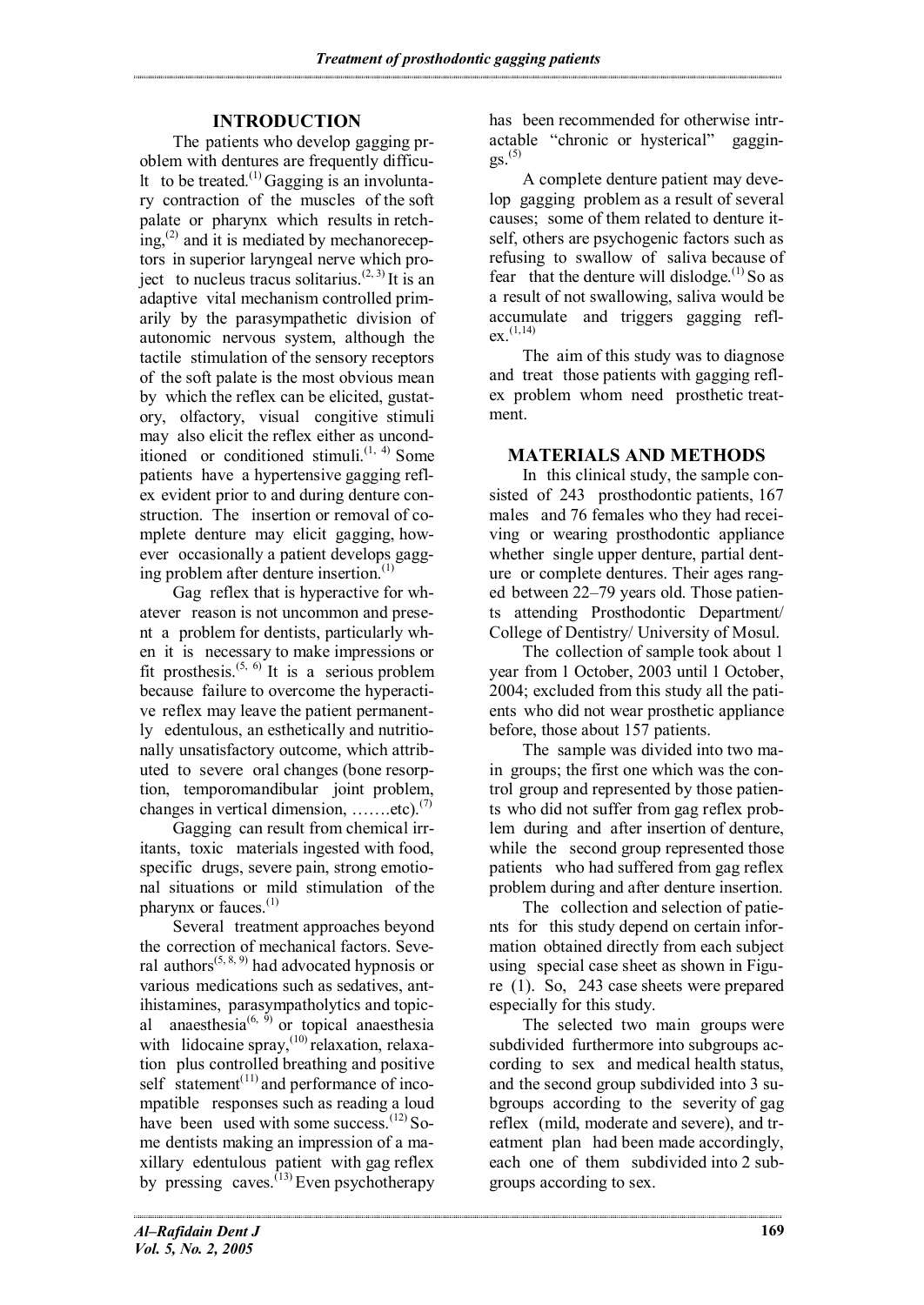

Figure (1): Case Record

The severity of gag reflex problem for each patient depend on his/her own word. This is because gag reflex problem can not be measured and did not have any score. So, if the patient told us that he/she was suffering from gag reflex rarely and in some instances, we considered it as mild reflex; while if the patient demonstrated this reflex after long time of denture insertion, this considered as moderate reflex; but if the gag reflex occur immediately during and after denture insertion (direct reaction) this reflex regarded as severe. This was shown in Figure (1).

In this study, those patients with mild and moderate gagging reflex treated only psychologically because this reflex not interfere with prosthesis construction, while patients with severe gagging required psychological plus medical treatment which

include metoclopromide (10 mg) tablet (SDI, Iraq) and valium (2 mg) tablet (SDI, Iraq) one hour before dental appointment.

Statistical analysis of data was descriptive, including calculation of frequencies and percentages.

### **RESULTS**

The result of this study demonstrated that from 243 prosthodontic patients, 200 patients had no gag reflex problem which considered as control group; their ages ranged between 22–75 years old and the mean of their ages was 48.5 years, whereas 43 patients were suffering from gag reflex and their ages ranged between 35–79 years old with the mean of their ages was 57 years as shown in Table (1).

| Table (1): Age distribution of prosthodontic patients |                           |                                |                               |
|-------------------------------------------------------|---------------------------|--------------------------------|-------------------------------|
| <b>Gag Response</b>                                   | No. of<br><b>Subjects</b> | <b>Range of Age</b><br>(Years) | <b>Mean of Age</b><br>(Years) |
| With Gag                                              | 43                        | $35 - 79$                      | 57                            |
| No Gag (Control)                                      | 200                       | $22 - 75$                      | 48 5                          |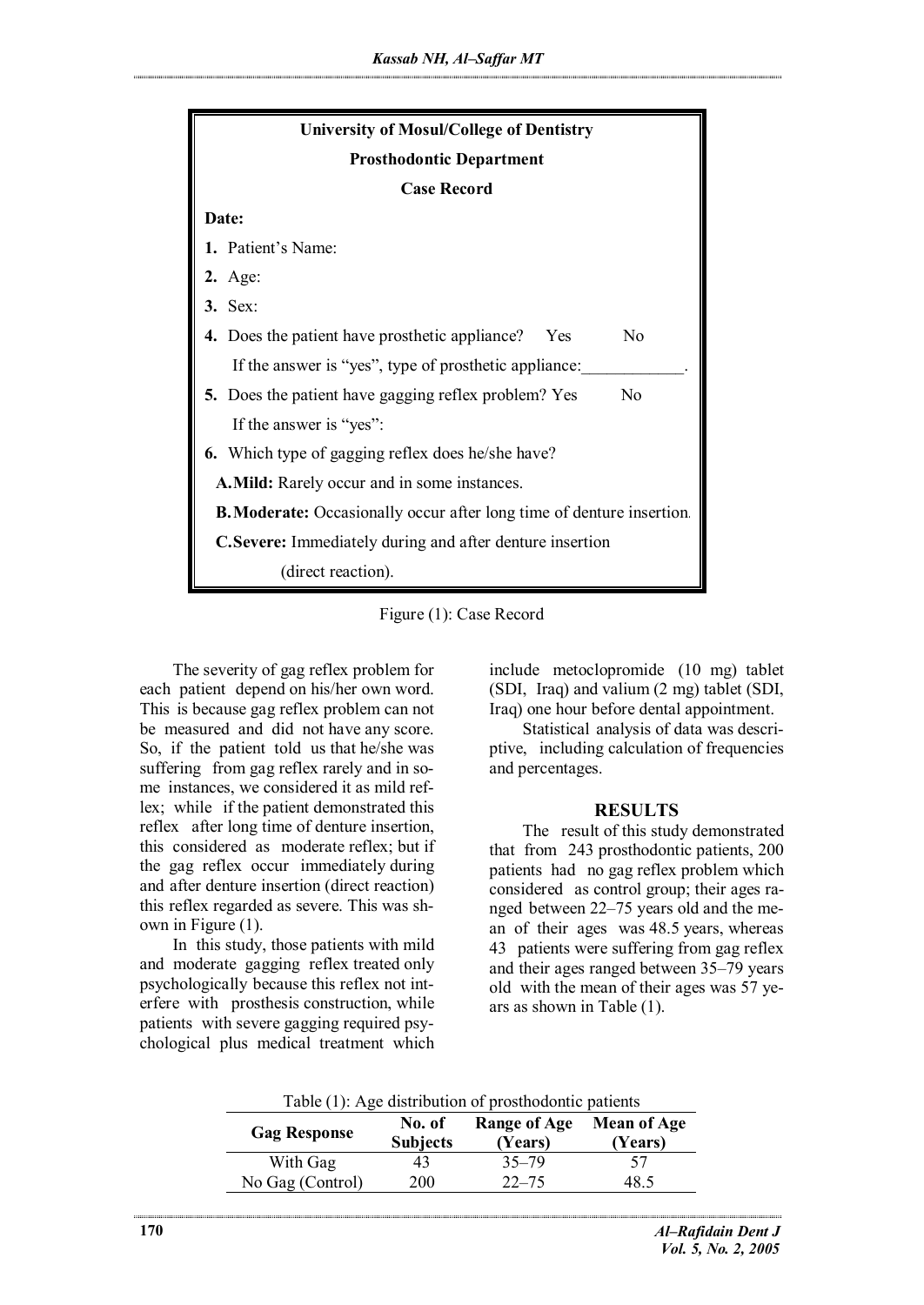In the control group (no gagging problem), males had a higher percentage  $(75%)$  than females as shown in Table  $(2)$ , while the opposite result was obtained in the second group (gagging patients) in which a higher percentage was obtained with females than males which was 60.5%. Also the result demonstrated that the percentage of males in total sample size were higher than females as shown in Figure (2). This result showed that the number and percentage of healthy prosthodontic patients were lesser than the medically compromised one in the control group as shown in Table (3), while the opposite result was obtained with those patients suffering from gagging problem. Also the result demonstrated that from a total of 243 patients, the medically compromised subjects had a higher percentage and number than the healthy subjects as shown in Figure (3).

| according to their response to gag reflex and sex |              |              |              |
|---------------------------------------------------|--------------|--------------|--------------|
| <b>Gag Response</b>                               | Male         | Female       | <b>Total</b> |
| With Gag                                          | $17(39.5\%)$ | $26(60.5\%)$ | 43 $(100\%)$ |
| No Gag (Control)                                  | 150(75%)     | 50(25%)      | $200(100\%)$ |

Table (2): The percentage distribution of prosthodontic patients

| With Gag         | $17(39.5\%)$                              | $26(60.5\%)$ | 43 $(100\%)$ |
|------------------|-------------------------------------------|--------------|--------------|
| No Gag (Control) | 150(75%)                                  | 50 $(25%)$   | $200(100\%)$ |
|                  |                                           |              |              |
|                  |                                           |              |              |
|                  | $\blacksquare$ Male $\blacksquare$ Female |              |              |



Figure (2): The percentage distribution of prosthodontic patients according to sex

| Table (3): The percentage distribution of prosthodontic patients |  |  |
|------------------------------------------------------------------|--|--|
| according to their response to gag reflex and medical health     |  |  |

| <b>Gag Response</b> | <b>Healthy</b><br><b>Subjects</b> | <b>Medically</b><br><b>Compromised Subjects</b> | Total        |
|---------------------|-----------------------------------|-------------------------------------------------|--------------|
| With Gag            | $25(58.2\%)$                      | 18 (41.8%)                                      | 43 $(100\%)$ |
| No Gag (Control)    | 90(45%)                           | 110(55%)                                        | $200(100\%)$ |

Healthy Patients

Medically Compromized Patients



Figure (3): The percentage distribution of prosthodontic patients according to medical health status

According to the severity of gagging reflex problem, the second group subdivided into mild, moderate and severe subgroups as mentioned before and higher percentage of prosthodontic patients were suffering from mild type of gagging problem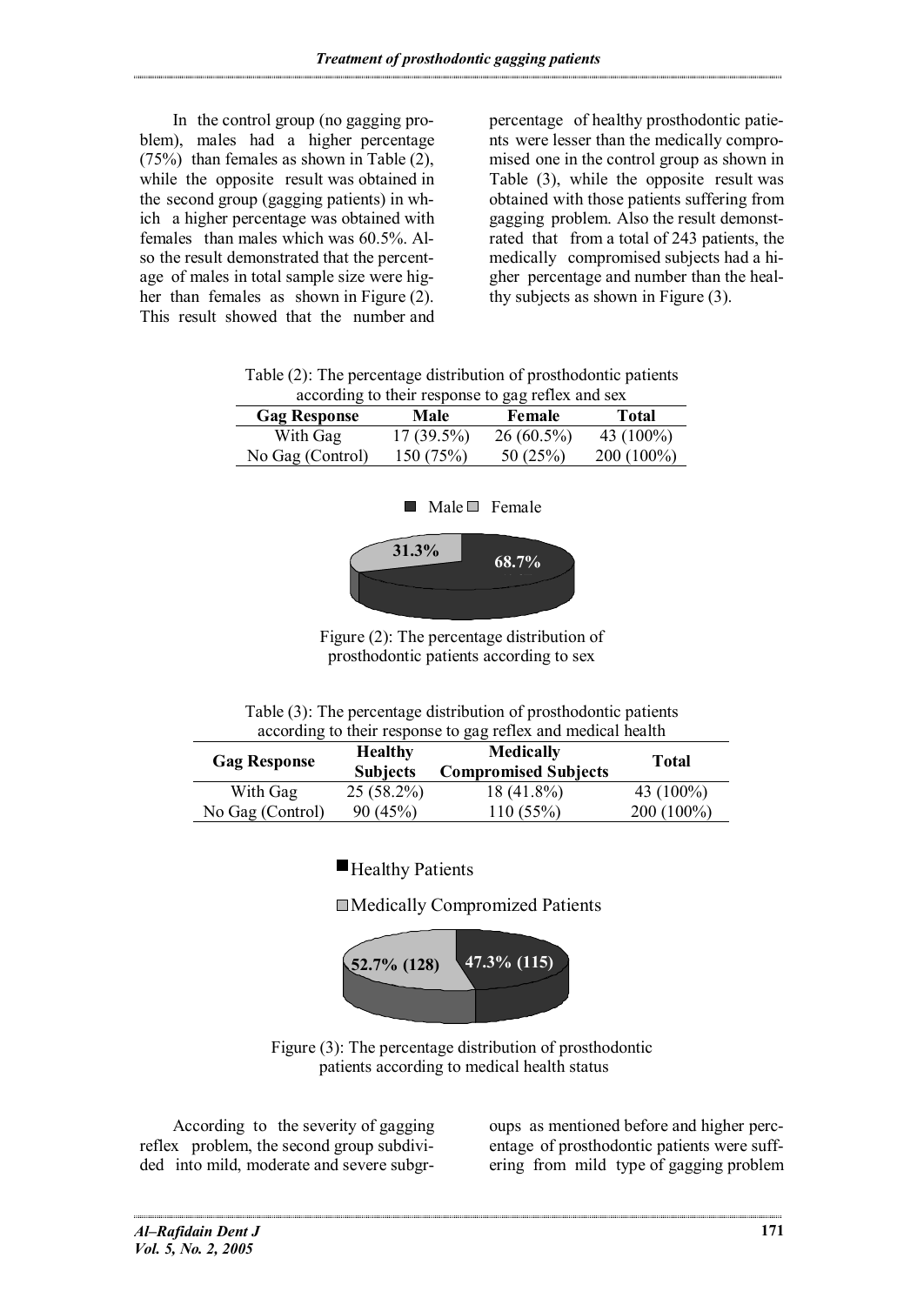and the percentage of females in this group were higher than males as shown in Table (4) and Figure (4). While the least percentage of those patients were suffering from moderate type of gagging problem in which the percentage of females were higher than males; while in severe type, the same percentage was obtained for both sexes. The response to the medical treatment in severe gagging patients was 58.3% by using metoclopromide + valium 2. The number of patients with severe gag reflex that respond to medical treatment can be shown in Table  $(5)$ .

| according to severity of gag reflex and sex |                               |             |               |
|---------------------------------------------|-------------------------------|-------------|---------------|
| <b>Sex</b>                                  | <b>Severity of Gag Reflex</b> |             |               |
|                                             | Mild                          | Moderate    | <b>Severe</b> |
| Male                                        | 9(37.5%)                      | $2(28.5\%)$ | $6(50\%)$     |
| Female                                      | $15(62.5\%)$                  | 5(71.5%)    | $6(50\%)$     |
| <b>Total</b>                                | 24 (100%)                     | $7(100\%)$  | 12 (100%)     |

| Table (4): The percentage distribution of gagging patients |
|------------------------------------------------------------|
| according to severity of gag reflex and sex                |

|  | $\blacksquare$ Mild $\square$ Moderate $\square$ Severe |  |
|--|---------------------------------------------------------|--|
|  |                                                         |  |





Table (5): The response to medical treatment in severe gagging patients

| Gagging<br><b>Patient</b> | The Response to<br><b>Treatment</b> |          |  |
|---------------------------|-------------------------------------|----------|--|
|                           | Yes                                 | No       |  |
| 12                        | $7(58.3\%)$                         | 5(41.7%) |  |

## **DISCUSSION**

The degree of gagging that accompanies the palatal reflex varies considerably from one person to another. Palatal reflex is significant in the construction of full dentures and in many other dental procedur $es<sup>(15)</sup>$  This agreed with the result of this study in which there are three degrees of gagging reflex in which prosthodontic patients suffer from them; those either mild, moderate or severe.

There are many individuals in whom palatal reflex is so hypersensitive (severe gagging patients) that the least manipulation of the tissues in the posterior portion of the mouth especially those adjacent to soft palate will produce gagging. In such persons, any dental procedure can not be accomplished without medical treatment (severe gagging patients).<sup>(15)</sup> The result of previously mentioned study would be in agreement with this clinical study.

In this study, patients with mild and moderate gagging reflex problem need only psychological treatment which include reassurance and explanation of the steps of prosthetic treatment plan because such reflex may be psychogenic as a result of increase salivation or concurrent with more serious disorder not attributed to oral changes, $^{(15)}$  while those prosthetic patients with severe gagging reflex problem treated psychologically and medically because such reflex is so severe that interfere with pr